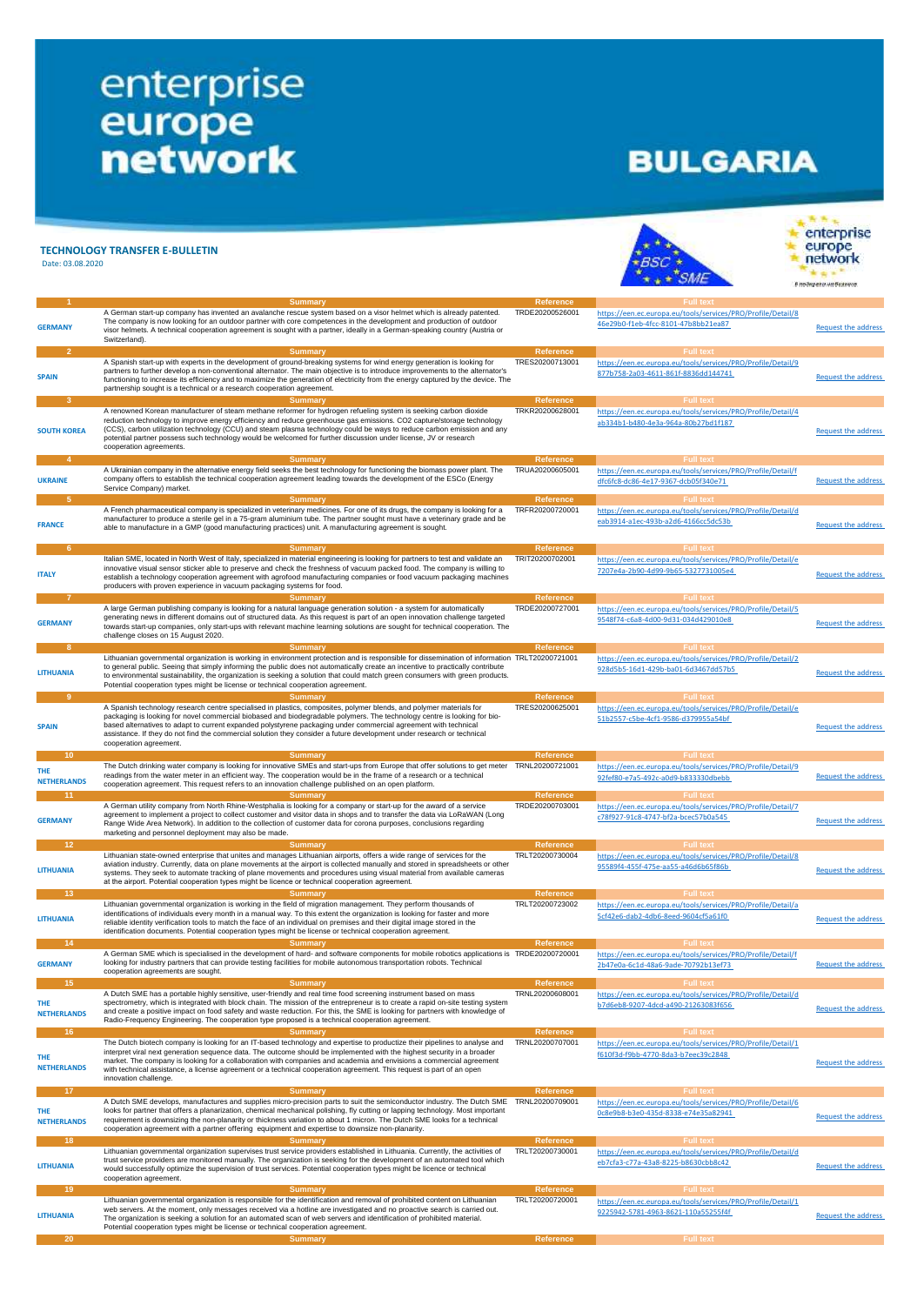| <b>LITHUANIA</b>            | Lithuanian governmental organization is working in the field of social security. They intend to make it easier for people with<br>hearing difficulties to access public services. The organization is seeking for a solution which would improve access to public<br>services for people with hearing difficulties by automating translation ordering services or translation services themselves.<br>Potential cooperation types might be license or technical cooperation agreement.                                                           | TRLT20200723001                                         | https://een.ec.europa.eu/tools/services/PRO/Profile/Detail/e<br>bfd7907-28c8-483e-8cc9-61d9fe483b73                                                                                     | <b>Request the address</b> |
|-----------------------------|--------------------------------------------------------------------------------------------------------------------------------------------------------------------------------------------------------------------------------------------------------------------------------------------------------------------------------------------------------------------------------------------------------------------------------------------------------------------------------------------------------------------------------------------------|---------------------------------------------------------|-----------------------------------------------------------------------------------------------------------------------------------------------------------------------------------------|----------------------------|
| 21<br><b>LITHUANIA</b>      | <b>Summary</b><br>Lithuanian governmental organization working on statistical data management is responsible for preparing agricultural<br>statistical indicators. Currently the data is collected from questionnaires and registries but comes with many drawbacks. The<br>organization is seeking to have a full and almost real-time satellite image of Lithuania constructed from various real-time<br>European satellite images. Potential cooperation types might be license or technical cooperation agreement.                           | Reference<br>TRLT20200721002                            | <b>Full text</b><br>https://een.ec.europa.eu/tools/services/PRO/Profile/Detail/9<br>0824718-0642-4cdb-862c-b4a06baf53a2                                                                 | Request the address        |
| 22<br><b>UNITED KINGDOM</b> | <b>Summary</b><br>A UK company has developed a novel biosensor for measuring blood propofol concentration in real-time incorporated into an TRUK20200710001<br>analyte recovery platform that does not require blood withdrawal. Under technical cooperation agreements, partner<br>organisations will contribute to and influence the further development of the technology to facilitate successful integration into<br>established or newly developed devices.                                                                                | <b>Reference</b>                                        | <b>Full text</b><br>https://een.ec.europa.eu/tools/services/PRO/Profile/Detail/1<br>e426953-cbd8-451e-9763-1240e9ef95d3                                                                 | <b>Request the address</b> |
| 23<br><b>BELGIUM</b>        | <b>Summary</b><br>A Brussels-based international NGO is looking for partners with technological capabilities to apply their advocacy and<br>academic knowledge in field situations. These cooperations in hardware, software and technical and human expertise will<br>enable the NGO and its partners to provide better field services to its members and beneficiaries, most of whom are women<br>from disadvantageous backgrounds. Partners are being sought for a services agreement or a commercial agreement with<br>technical assistance. | <b>Reference</b><br>TRBE20200625001                     | <b>Full text</b><br>https://een.ec.europa.eu/tools/services/PRO/Profile/Detail/4<br>7bba7e6-0869-4351-adc7-0f0c0ee904cd                                                                 | <b>Request the address</b> |
| 24<br><b>ITALY</b>          | <b>Summary</b><br>An Italian innovative startup patented some hybrid materials for the absorption of environmental pollutants and also for the<br>biodegradation induction of hydrocarbon pollutants spilled into the sea. The company is looking for suppliers of air and/or<br>fresh/salted water filters, to be filled with these innovative absorbent materials, and so only the empty filter cartridges are<br>needed. A commercial agreement with technical assistance will be proposed to suppliers of air and/or water filters.          | Reference<br>TRIT20200624001                            | <b>Full text</b><br>https://een.ec.europa.eu/tools/services/PRO/Profile/Detail/4<br>dc5090e-b46c-4b18-94bb-420b20fe2b4a                                                                 | <b>Request the address</b> |
| 25<br><b>ITALY</b>          | <b>Summary</b><br>Italian small company, operating in the energy field, has patented a wind turbine that is at the stage of prototype. In order to<br>make the turbine functioning, the company needs to get in contact with producers of different energy-related products, such<br>as sensors and alternators that must fit with the teechnical specification as described in the request. A manufacturing<br>agreement with the sought partner will be proposed and activated.                                                                | Reference<br>TRIT20200721002                            | <b>Full text</b><br>https://een.ec.europa.eu/tools/services/PRO/Profile/Detail/6<br>002b7fc-6d2d-4fdc-bf1f-ee61477a24ee                                                                 | <b>Request the address</b> |
| 26<br><b>FRANCE</b><br>27   | <b>Summary</b><br>A French company, producing oysters on tables in lagoons, is looking for a measurement sensor, which records at least the TRFR20200408001<br>oxygen level in water and temperatures and salinity and has an interface to collect data on demand. The company has<br>several software solutions and a historical database to manage production. A technical cooperation programme is planned in<br>which the French company could integrate the new sensor into the existing infrastructure.<br><b>Summary</b>                  | Reference<br>Reference                                  | <b>Full text</b><br>https://een.ec.europa.eu/tools/services/PRO/Profile/Detail/4<br>1c40722-fb31-4ae1-855f-f4641af8ac8f<br><b>Full text</b>                                             | <b>Request the address</b> |
| <b>LITHUANIA</b>            | Lithuanian governmental organization is a public health care municipal office, established to implement public health<br>functions assigned to municipalities by legal acts. They aim to find out the unique health needs of children and students in<br>each educational institution, according to which they would perform public health care services more efficiently and organize<br>the work of specialists more effectively. Potential cooperation types might be licence or technical cooperation agreement.                             | TRLT20200730003                                         | https://een.ec.europa.eu/tools/services/PRO/Profile/Detail/9<br>65c06a4-bc30-4859-b58a-16883955aa35                                                                                     | <b>Request the address</b> |
| 28<br><b>LITHUANIA</b>      | <b>Summary</b><br>Lithuanian governmental organization coordinates state institutions' activities on protection of consumers. One of the main<br>priorities of Lithuanian governmental organization is to create a consumer rights protection system corresponding to high<br>European Union standards. They are looking for innovative tools that would allow easier detection of unsafe or dangerous<br>products and their sellers on the internet. Potential cooperation types might be licence or technical cooperation agreement.           | Reference<br>TRLT20200730002                            | <b>Full text</b><br>https://een.ec.europa.eu/tools/services/PRO/Profile/Detail/f<br>1660b8c-7291-477c-a122-9a4164418a3b                                                                 | <b>Request the address</b> |
| 29<br><b>CHINA</b>          | <b>Summary</b><br>This is a Chinese company specialised in designing and manufacturing of household appliances. According to the company<br>development strategy, they seek from the European market intelligent image recognition technology to be applied to oven<br>cavity. The Chinese company prefers a commercial agreement with technical assistance cooperation method.                                                                                                                                                                  | <b>Reference</b><br>TRCN20200721001                     | <b>Full text</b><br>https://een.ec.europa.eu/tools/services/PRO/Profile/Detail/5<br>1fd23d7-a415-4dec-bdcd-8af0f8b54f48                                                                 | <b>Request the address</b> |
| 30<br><b>SPAIN</b><br>31    | Summary<br>A Spanish technology center is offering its robotics technology knowledge and equipment to companies interested in further<br>development of the technology or increasing their events visibility. They have developed a small humanoid robot with<br>interaction capacity based in artificial intelligence and machine learning. Partnerships sought are technical cooperation or<br>research cooperation agreements with any type of organisation with expertise in the field of robotics.<br>Summary                               | Reference<br>TOES20200224002<br><b>Reference</b>        | <b>Full text</b><br>https://een.ec.europa.eu/tools/services/PRO/Profile/Detail/7<br>fb8610e-141a-4570-b22b-2bdae4360104<br><b>Full text</b>                                             | <b>Request the address</b> |
| <b>POLAND</b>               | A Polish scientist has developed a method of producing starch-based adsorbent. Thanks to its properties (i.e. lack of colour,<br>odour or flavour), the adsorbent can be used for the manufacturing of household chemicals and medicines as well as in the<br>printing industry. The production process is simple and utilises inexpensive materials, thus the invention can be easily and<br>quickly introduced by a partner. License agreement and commercial agreement with technical assistance are offered.                                 | TOPL20200720002                                         | https://een.ec.europa.eu/tools/services/PRO/Profile/Detail/0<br>6683613-77ad-45a0-bd32-e3e59d0105cd                                                                                     | <b>Request the address</b> |
| 32<br><b>SINGAPORE</b>      | Summary<br>A Singapore SME offers a water-based, non-toxic coating that can be applied swiftly with little curing time. Proven to<br>encapsulate and remove contaminants and microbes, it offers extended antimicrobial activity on applied surfaces. This<br>technology can be applied to hand sanitisers, disinfection gates, surface disinfectants/antimicrobial coatings, and as an anti-<br>smell coating in toilets. The SME seeks licensing/commercial partnerships with technical assistance with MNEs/SMEs of all<br>sizes.             | <b>Reference</b><br>TOSG20200703001                     | <b>Full text</b><br>https://een.ec.europa.eu/tools/services/PRO/Profile/Detail/3<br>0dd1896-93a4-4d00-87dc-971a9d3ab287                                                                 | <b>Request the address</b> |
| 33<br><b>SPAIN</b>          | Summary<br>A Spanish biomedical research center has developed a new and useful toolkit for locating the epileptogenic zone (EZ) in<br>patients with complex partial seizures resistant to pharmacological treatment, in which surgery should be considered as a<br>possible treatment. They are looking to establish licenses, research cooperation or technical cooperation agreements.                                                                                                                                                         | Reference<br>TOES20190725005                            | <b>Full text</b><br>https://een.ec.europa.eu/tools/services/PRO/Profile/Detail/7<br>cde6429-5cfd-40fa-8972-dfe3be4ba152                                                                 | <b>Request the address</b> |
| 34<br><b>SPAIN</b><br>35    | <b>Summary</b><br>A Spanish biomedical research networking center has developed an innovative biosensor for the detection and/or diagnosis<br>of Staphylococcus aureus (S. aureus) with a high level of sensitivity and selectivity. They are looking to establish license,<br>research cooperation or joint venture agreements.<br>Summary                                                                                                                                                                                                      | <b>Reference</b><br>TOES20200717003<br><b>Reference</b> | <b>Full text</b><br>https://een.ec.europa.eu/tools/services/PRO/Profile/Detail/f<br>df405ee-b316-4948-9019-872ee485a9fe<br><b>Full text</b>                                             | <b>Request the address</b> |
| <b>SPAIN</b><br>36          | A Spanish biomedical research networking center has developed an innovative biosensor for the detection of DNA of<br>Candida auris and/or diagnosis of infection caused by this new and multi-resistant species of a pathogenic fungus. they are<br>looking to establish license, research cooperation, or joint venture agreements.<br>Summary<br>A Spanish biomedical research networking center has developed a novel 3D (bio)printable hydrogel. They have also created                                                                      | TOES20200717004<br>Reference<br>TOES20200713001         | https://een.ec.europa.eu/tools/services/PRO/Profile/Detail/9<br>9969e23-14c2-43ce-bc36-d85125315b03<br><b>Full text</b><br>https://een.ec.europa.eu/tools/services/PRO/Profile/Detail/d | <b>Request the address</b> |
| <b>SPAIN</b><br>37          | the method for producing it and its use in T-cell culture for immunotherapies (particularly in cancer). The biomedical center is<br>looking to establish license, research cooperation, or joint venture agreements.<br><b>Summary</b><br>A Slovenian public research organization has developed a method for assessing the state of spent-fuel facilities at nuclear                                                                                                                                                                            | <b>Reference</b><br>TOSI20200723001                     | 2f15e73-616a-4059-a6b1-d93dd2ffc07f<br><b>Full text</b><br>https://een.ec.europa.eu/tools/services/PRO/Profile/Detail/2                                                                 | Request the address        |
| <b>SLOVENIA</b>             | power plants. The method provides superior accuracy over the state-of-the art techniques that rely on measuring water-level<br>elevation. Critical water levels and the need for evacuation can be more reliably estimated increasing the security of the site<br>and the personnel during an extreme event.<br>Partners are sought for licensing and technical cooperation agreements.                                                                                                                                                          |                                                         | 3fd38a0-42f3-4063-9559-7a0354c60f35                                                                                                                                                     | <b>Request the address</b> |
| 38<br><b>SPAIN</b>          | <b>Summary</b><br>Researchers from a Spanish research center have developed an in vitro method for the diagnosis of aortic valve calcification, TOES20200717002<br>either in a clinical or subclinical stage. The presence of calcification could be discarded in primary care services or the patient<br>could be referred to a cardiologist at an earlier disease stage to avoid a late surgery indication with increased risk for<br>complications. Diagnosis/biotech companies are sought for a license agreement.                           | <b>Reference</b>                                        | <b>Full text</b><br>https://een.ec.europa.eu/tools/services/PRO/Profile/Detail/4<br>24bddf4-bc13-49b2-a6de-a4996045b956                                                                 | <b>Request the address</b> |
| <b>FRANCE</b>               | A French Technology Transfer Office offers to pharmaceutical companies, diagnostics manufacturers or biomarkers<br>researchers a licence agreement for the access to a biobank focused on metabolic disorders. This biobank includes human<br>samples and associated data to allow the discovery and the preclinical validation of biomarkers and therapeutic targets<br>associated with the onset of metabolic troubles.                                                                                                                        | <b>Reference</b><br>TOFR20200629001                     | <b>Full tex</b><br>https://een.ec.europa.eu/tools/services/PRO/Profile/Detail/1<br>d095816-59c3-4c13-bfad-6680b1a4f584                                                                  | Request the address        |
| 40<br><b>SPAIN</b>          | <b>Summary</b><br>A research group from a Spanish university has developed a new ventilated facade system characterized by the incorporation TOES20200615001<br>of a folded sheet placed in the middle of the section. This sheet acts as a structural element of the facade and holds the rest<br>of the materials and constituents of the facade. They are looking for technical cooperation, license and commercial<br>agreements with technical assistance.                                                                                  | Reference                                               | <b>Full text</b><br>https://een.ec.europa.eu/tools/services/PRO/Profile/Detail/7<br>bbbefee-d9ca-4f5b-95b8-369eb781abd4                                                                 | <b>Request the address</b> |
| 41<br><b>ITALY</b><br>42    | <b>Summary</b><br>An Italian research group has developed an electrochemical method to measure the concentration of the anti-cancer drug<br>Imatinib in patient's plasma and then to establish the optimal dose, with an on-site test readable in real time. They are looking<br>for financial agreement to facilitate the production of the prototype.<br><b>Summary</b>                                                                                                                                                                        | <b>Reference</b><br>TOIT20200713001<br><b>Reference</b> | <b>Full text</b><br>https://een.ec.europa.eu/tools/services/PRO/Profile/Detail/b<br>42c008c-ae4c-41d9-ac04-2d25b4fd640e<br><b>Full text</b>                                             | <b>Request the address</b> |
| <b>SPAIN</b><br>43          | A research institution and a university from Spain have developed a new family of antenna chromophores able to sensitize<br>effectively luminescence of lanthanides to be applied as labelling probes for biomolecules. Industrial partners specialized in<br>probes for biological research are being sought for patent licensing and/or research collaboration.<br><b>Summary</b>                                                                                                                                                              | TOES20200512001<br><b>Reference</b>                     | https://een.ec.europa.eu/tools/services/PRO/Profile/Detail/9<br>e23cd50-86d3-4636-aeca-e20e1d14bb23<br><b>Full text</b>                                                                 | <b>Request the address</b> |
| <b>SPAIN</b>                | An Andalusian SME has developed a Microbiological Disinfection system to be used on people, objects and animals. This<br>system, together with the use of a suitable disinfectant, guarantees a total disinfection in places with a high number of<br>people. They seek technology companies for technical cooperation as well as entities for commercial agreements with<br>technical assistance.<br><b>Summary</b>                                                                                                                             | TOES20200624001<br><b>Reference</b>                     | https://een.ec.europa.eu/tools/services/PRO/Profile/Detail/3<br>7f45650-f2ae-4d2a-bfd0-16117a372288                                                                                     | <b>Request the address</b> |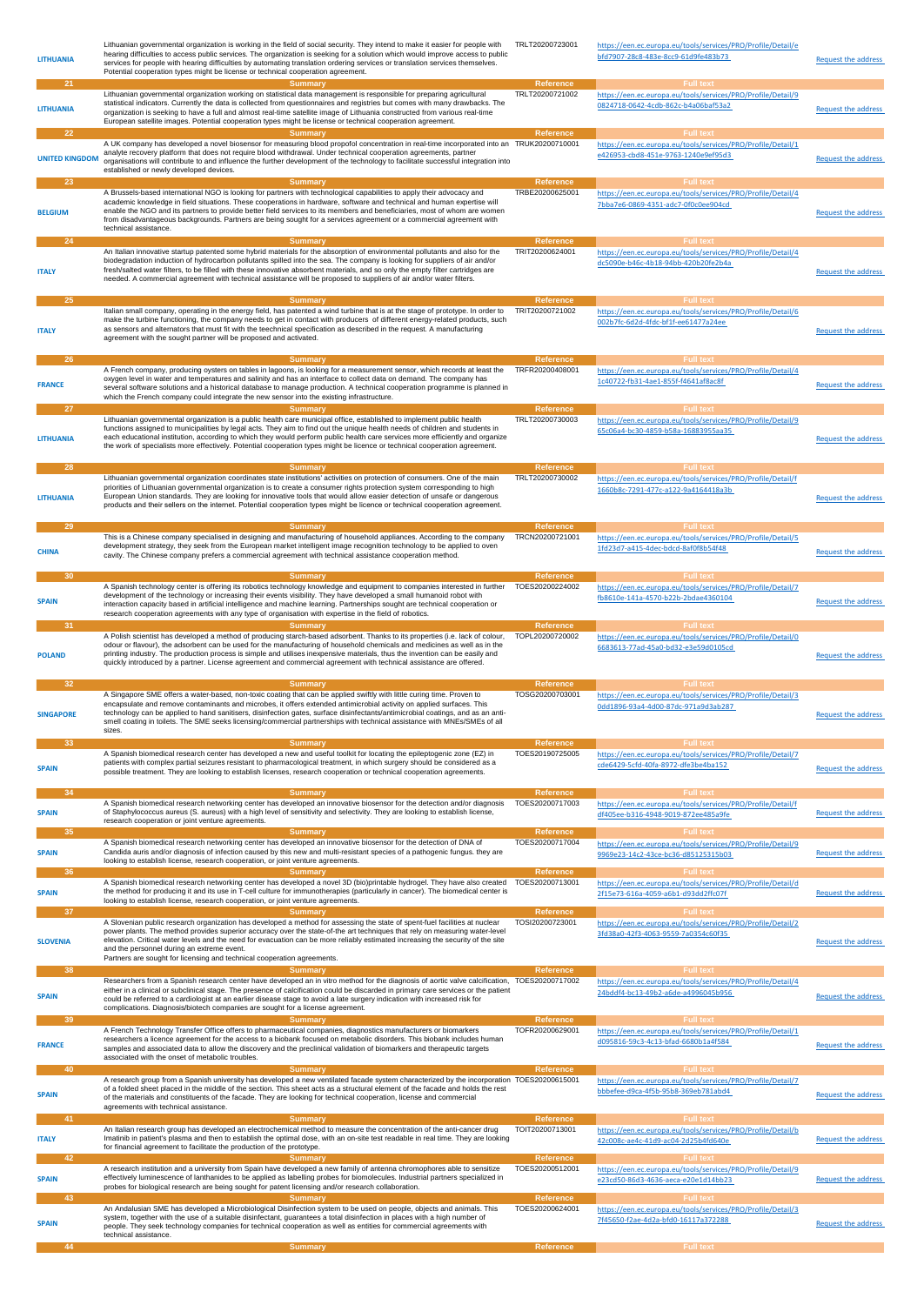| <b>ITALY</b>          | An Italian SME established in 1999 with headquarter, R&D and production unit in Northern Italy has developed a new<br>technology to increase the energy efficiency, improve the power quality and reduce CO <sub>2</sub> emissions, of electric installations in<br>industrial plants, supermarkets, hotels, shopping centres and public buildings, with more than 4%. Companies interested to<br>integrate this centralized energy efficiency solution into their systems are sought for commercial agreement with technical<br>assistance. | TOIT20200706001                     | https://een.ec.europa.eu/tools/services/PRO/Profile/Detail/8<br>9ca03c4-8113-485a-9118-4253753ac0c0 | <b>Request the address</b> |
|-----------------------|----------------------------------------------------------------------------------------------------------------------------------------------------------------------------------------------------------------------------------------------------------------------------------------------------------------------------------------------------------------------------------------------------------------------------------------------------------------------------------------------------------------------------------------------|-------------------------------------|-----------------------------------------------------------------------------------------------------|----------------------------|
| 45                    | <b>Summary</b><br>Slovenian researchers, experts in the superconductor materials, have developed a memory device for superconducting                                                                                                                                                                                                                                                                                                                                                                                                         | <b>Reference</b><br>TOSI20200514001 | <b>Full text</b>                                                                                    |                            |
| <b>SLOVENIA</b>       | computing that combines a switchable resistive element with a superconductor element to control the switching between the<br>memory states. The device is highly scalable. Partners are sought for technical and/or research cooperation agreements.                                                                                                                                                                                                                                                                                         |                                     | https://een.ec.europa.eu/tools/services/PRO/Profile/Detail/7<br>1abb87d-e4a3-47e5-a53c-1a16889c6890 | <b>Request the address</b> |
| 46                    | <b>Summary</b>                                                                                                                                                                                                                                                                                                                                                                                                                                                                                                                               | <b>Reference</b>                    | <b>Full text</b>                                                                                    |                            |
| <b>SWITZERLAND</b>    | Swiss Earth-observation company provides detailed snow information for improved water- and risk management worldwide.<br>The company is looking for commercial agreements with industrial partners in the hydropower, insurance and transportation<br>sector for the validation of the system's financial benefit with technical assistance and user experience feedback.                                                                                                                                                                    | TOCH20200706001                     | https://een.ec.europa.eu/tools/services/PRO/Profile/Detail/5<br>b1c9996-beed-4e43-a0a6-90f8ce7cde45 | <b>Request the address</b> |
| 47                    | <b>Summary</b>                                                                                                                                                                                                                                                                                                                                                                                                                                                                                                                               | Reference                           | <b>Full text</b>                                                                                    |                            |
| <b>GERMANY</b>        | A German inventor developed an innovative indoor water dispenser that actively stimulates drinking based on a new person TODE20200721001<br>detection and control device that triggers the filling process. A water source offers people a glass of water at the right<br>moment to help meet daily water needs. The inventor offers license agreements.                                                                                                                                                                                     |                                     | https://een.ec.europa.eu/tools/services/PRO/Profile/Detail/2<br>8a3e7a9-46de-4274-af0f-8a65462f137a | <b>Request the address</b> |
| 48                    | <b>Summary</b><br>Two Italian Universities have jointly developed and patented a new technology consisting of a polymeric scaffold capable of                                                                                                                                                                                                                                                                                                                                                                                                | <b>Reference</b><br>TOIT20200406002 | <b>Full text</b><br>https://een.ec.europa.eu/tools/services/PRO/Profile/Detail/f                    |                            |
| <b>ITALY</b>          | mediating cardiac regeneration and protecting from reperfusion injury using cardioprotective agents that can be loaded on<br>the biomatrix. They are looking for technical cooperation agreement with a company to develop the patch further in order to<br>bring it to the market, in addition to an organization for pre-clinical validation model. Investors are also sought.                                                                                                                                                             |                                     | 716a9dc-ae3d-4364-b82a-c3f638ff8786                                                                 | <b>Request the address</b> |
|                       |                                                                                                                                                                                                                                                                                                                                                                                                                                                                                                                                              |                                     |                                                                                                     |                            |
| 49                    | <b>Summary</b><br>The researchers from the Czech university have developed an electromechanical transducer based on sliding nano-actuator. TOCZ20200708002                                                                                                                                                                                                                                                                                                                                                                                   | <b>Reference</b>                    | <b>Full text</b><br>https://een.ec.europa.eu/tools/services/PRO/Profile/Detail/9                    |                            |
| <b>CZECH REPUBLIC</b> | The application potential is in areas of robotics (micro- and nanoelectromechanical systems, electronics, automotive,<br>aerospace, defence), medicine (surgery and orthopaedics, cardiac surgery, ophthalmology) and general engineering. The<br>researchers are looking for partners interested in research or technical cooperation.                                                                                                                                                                                                      |                                     | 3e6f7a7-7d4d-40c6-9648-b350ab9fd71b                                                                 | Request the address        |
| 50                    | <b>Summary</b>                                                                                                                                                                                                                                                                                                                                                                                                                                                                                                                               | Reference<br>TODE20200723002        | <b>Full text</b>                                                                                    |                            |
|                       | A German SME developed an automated, modular and flexible clamping system which allows for the clamping of all<br>workpieces with only one system. Advantages and innovations include its reusability and rapid provision time. Machining and                                                                                                                                                                                                                                                                                                |                                     | https://een.ec.europa.eu/tools/services/PRO/Profile/Detail/5<br>a3b62b8-a0f0-4daa-86c4-c2ec7809304e |                            |
| <b>GERMANY</b>        | manufacturing companies from various fields are sought for commercial agreements with technical assistance. Technical<br>cooperation and research agreements with partners to further improve the technology are also possible.                                                                                                                                                                                                                                                                                                              |                                     |                                                                                                     | <b>Request the address</b> |
| $-51$                 | <b>Summary</b>                                                                                                                                                                                                                                                                                                                                                                                                                                                                                                                               | Reference                           | <b>Full text</b>                                                                                    |                            |
| <b>SLOVENIA</b>       | A Slovenian public research organization has developed a platform built on a portfolio of hardware and software modules for TOSI20200629002<br>diagnosis and prognosis of the remaining useful time of rotational machinery. The employed algorithms are completely new<br>to the industry. The solution is capable of non-invasive monitoring on a wide range of classic industrial drive components.<br>Partners are sought for licensing and technical cooperation agreements.                                                            |                                     | https://een.ec.europa.eu/tools/services/PRO/Profile/Detail/c<br>86121c9-061a-465e-a66b-f3e26afda2b0 | <b>Request the address</b> |
| 52                    | <b>Summary</b>                                                                                                                                                                                                                                                                                                                                                                                                                                                                                                                               | Reference                           | <b>Full text</b>                                                                                    |                            |
| <b>ITALY</b>          | An Italian University developed and patented a new technology consisting of a diagnostic kit able to identify quickly,<br>accurately and economically the two most frequent IDH2 gene mutations in patients affected by acute myeloid leukemia and<br>myelodysplasia. They are looking for companies and startups interested in further development of the kit to bring it to the<br>market, through commercial agreements with technical assistance; moreover, legal advice and marketing expertise is sought.                              | TOIT20200630001                     | https://een.ec.europa.eu/tools/services/PRO/Profile/Detail/6<br>0b59024-8253-4d7a-bb86-336ee603c0eb | <b>Request the address</b> |
| 53                    | <b>Summary</b>                                                                                                                                                                                                                                                                                                                                                                                                                                                                                                                               | Reference                           | <b>Full text</b>                                                                                    |                            |
|                       | A Midlands university has developed a REmote COntrol VEhicle for Rescue missions (RECOVER) which brings a number of                                                                                                                                                                                                                                                                                                                                                                                                                          | TOUK20200717001                     | https://een.ec.europa.eu/tools/services/PRO/Profile/Detail/0                                        |                            |
|                       | new developments in composite fibre textile manufacturing technology for surveillance and monitoring, allowing for the first<br>UNITED KINGDOM time, component systems to be truly embedded within the aerodynamic structure, giving increased range and robustness to<br>future electric or autonomous air vehicles. The client is now seeking partners for commercial agreement with technical<br>assistance.                                                                                                                              |                                     | 773694f-8f8f-495f-b351-7b68826ca91f                                                                 | <b>Request the address</b> |
| 54                    | <b>Summary</b>                                                                                                                                                                                                                                                                                                                                                                                                                                                                                                                               | <b>Reference</b>                    | <b>Full text</b>                                                                                    |                            |
|                       | The company was created in 2017 in Spain, with the aim of carrying out the development of a novel patented technology that TOES20200626001                                                                                                                                                                                                                                                                                                                                                                                                   |                                     | https://een.ec.europa.eu/tools/services/PRO/Profile/Detail/3                                        |                            |
| <b>SPAIN</b>          | breaks into the incipient market of international health safety. Their innovation is a unique retractable needle system that can<br>be assembled to any syringe of the market, whose mechanism is activated fully automatically only few seconds after its<br>single use, making it a 100% safe syringe. The company is looking for a commercial, license or manufacturing agreement.                                                                                                                                                        |                                     | fc26e64-7d02-46bb-b07e-a1f5c79cccc7                                                                 | <b>Request the address</b> |
| 55                    | <b>Summary</b>                                                                                                                                                                                                                                                                                                                                                                                                                                                                                                                               | <b>Reference</b>                    | <b>Full text</b>                                                                                    |                            |
| <b>PORTUGAL</b>       | A Portuguese SME founded in 2014 is looking for location data providers and companies working with geospatial data to<br>establish a technical cooperation agreement. Its product is a user-friendly location analytics software (SaaS) with no-code<br>solution, where business users can make faster and better decisions based on reliable spatial insights. This refers to an<br>innovation challenge where the technology makes it easier for data providers to bring data to life and sell it to end customers.                        | TOPT20200701002                     | https://een.ec.europa.eu/tools/services/PRO/Profile/Detail/8<br>e8d3489-835b-4d70-806a-3483a5625084 | <b>Request the address</b> |
| 56                    | <b>Summary</b>                                                                                                                                                                                                                                                                                                                                                                                                                                                                                                                               | <b>Reference</b>                    | <b>Full text</b>                                                                                    |                            |
| <b>GERMANY</b>        | The German SME is a specialist service provider in the automotive, transportation, aviation and medical technology sector.<br>The services include product development, requirements engineering, project management and simulations. The company<br>supports its clients along the innovative process chain starting from an innovative idea towards the series production of the<br>product. The company offers its services in the form of technical cooperation agreements.                                                              | TODE20200630001                     | https://een.ec.europa.eu/tools/services/PRO/Profile/Detail/3<br>5afb3a1-be7e-465d-929f-0e0762f2507a | <b>Request the address</b> |
| -57                   | Summary                                                                                                                                                                                                                                                                                                                                                                                                                                                                                                                                      |                                     |                                                                                                     |                            |
| <b>SWEDEN</b>         | A Swedish SME has developed a stand-alone platform for asynchronous communication in English and Swedish. The<br>application is successfully established in Swedish healthcare, fulfilling the requirements for simple used digital<br>communication, developing traditional physical health care. The solution can also be easily adapted for other potential<br>business fields. The Swedish SME is primarily offering a license agreement with a sale of the software rights/messaging<br>platform.                                       | TOSE20200630001                     | https://een.ec.europa.eu/tools/services/PRO/Profile/Detail/2<br>b95f737-578e-45df-ab25-e2765b18d54b | <b>Request the address</b> |
| 58                    | <b>Summary</b>                                                                                                                                                                                                                                                                                                                                                                                                                                                                                                                               | Reference                           | <b>Full text</b>                                                                                    |                            |
| <b>SPAIN</b>          | A research group from Spain working on physical chemistry has developed nanotechnology solutions applied to different<br>fields, including photovoltaic devices and biomedical applications, achieving enhanced performance and superior flexibility in<br>the design. They are interested in collaborating with public and private companies with expertise in the nanotechnology field                                                                                                                                                     | TOES20200619001                     | https://een.ec.europa.eu/tools/services/PRO/Profile/Detail/8<br>8ebb88a-ae6c-47fa-8f68-0fafef29bc4a | Request the address        |
| 59                    | under license, financial and research cooperation agreement.                                                                                                                                                                                                                                                                                                                                                                                                                                                                                 | Reference                           | <b>Full text</b>                                                                                    |                            |
| <b>SLOVENIA</b>       | <b>Summary</b><br>Researchers from a leading Slovenian public research institute are developing data mining methods for customer relationship TOSI20200629003<br>management (CRM) in banking. They are offering a customized solution to the banks based on their data about customers.<br>The system enables extracting frequent questions, supporting business decisions related to customers and more. The                                                                                                                                |                                     | https://een.ec.europa.eu/tools/services/PRO/Profile/Detail/d<br>cc8be61-b3db-4f80-8fc0-fc4b6bda5e08 | <b>Request the address</b> |
|                       | researchers are looking for banks interested in the joint development of a customized CRM system under technical<br>cooperation agreements.                                                                                                                                                                                                                                                                                                                                                                                                  |                                     |                                                                                                     |                            |
| 60                    | <b>Summary</b>                                                                                                                                                                                                                                                                                                                                                                                                                                                                                                                               | <b>Reference</b>                    | <b>Full text</b>                                                                                    |                            |
| <b>SLOVENIA</b>       | The Slovenian public research organization has developed a new system for authenticity assessment of natural flavourings.<br>This system is based on the analysis of specific compounds and their stable carbon isotope composition. The measurement<br>data are analysed by machine-learning algorithms to characterise the authenticity of natural vs. artificial flavourings. Partners<br>are sought among food and aroma industry for technical and research cooperation agreements.                                                     | TOSI20200703001                     | https://een.ec.europa.eu/tools/services/PRO/Profile/Detail/8<br>e4de1dc-3908-4d57-9787-24ef82e7a351 | <b>Request the address</b> |
| 61                    |                                                                                                                                                                                                                                                                                                                                                                                                                                                                                                                                              | Reference                           | <b>Full text</b>                                                                                    |                            |
| <b>ITALY</b>          | <b>Summary</b><br>An Italian company has designed and created an innovative online price comparison portal. It is not simply based on the<br>comparison between prices but it introduces an algorithm for a search engine dedicated to the comparison of commercial<br>offers basing on KPI (Key Performance Indicator) calculated with NLP (Natural Language Processing) methodologies. They                                                                                                                                                | TOIT20200717002                     | https://een.ec.europa.eu/tools/services/PRO/Profile/Detail/4<br>ff79eaf-2811-4137-a66a-1df035e38bf7 | <b>Request the address</b> |
|                       | offer the technology under commercial agreements with technical assistance.                                                                                                                                                                                                                                                                                                                                                                                                                                                                  |                                     |                                                                                                     |                            |
| 62                    | <b>Summary</b><br>A Polish company from the biotechnology sector has developed a method of dealing with bacterial pathogens using                                                                                                                                                                                                                                                                                                                                                                                                            | Reference<br>TOPL20200724001        | <b>Full text</b><br>https://een.ec.europa.eu/tools/services/PRO/Profile/Detail/9                    |                            |
| <b>POLAND</b>         | bacteriophages - small agents that infect and kill bacteria. They are more precise, safer and more effective than commonly-<br>used antibiotics - they even can deal with antibiotic-resistant strains of bacteria. Cooperation within the framework of a<br>commercial agreement with technical assistance is offered or technical cooperation agreement.                                                                                                                                                                                   |                                     | 7f2338f-4a6c-4a11-9d33-0f426f640b63                                                                 | Request the address        |
| 63                    | Summary                                                                                                                                                                                                                                                                                                                                                                                                                                                                                                                                      | Reference                           | <b>Full text</b>                                                                                    |                            |
| <b>PORTUGAL</b>       | Portuguese SME specialized in the rehabilitation and physiotherapy areas through design and development of medical<br>devices and other fields such as robotics, wearable devices, and biomedical products is looking for manufacturers of medical<br>devices. The SME intends to offer its technology of pressure monitoring through pressure sensors under cooperation through<br>commercial agreement with technical assistance.                                                                                                          | TOPT20200701001                     | https://een.ec.europa.eu/tools/services/PRO/Profile/Detail/8<br>da23380-3270-4f5e-83a3-41b79754d637 | <b>Request the address</b> |
| 64                    | <b>Summary</b>                                                                                                                                                                                                                                                                                                                                                                                                                                                                                                                               | Reference                           | <b>Full text</b>                                                                                    |                            |
| <b>PORTUGAL</b>       | Portuguese SME develops projects and products in the rehabilitation and physiotherapy areas, through design and<br>development of medical devices and other fields, such as robotics, wearable devices and biomedical products.<br>The SME intends to make available services, products and technologies that contribute to improving health and life quality.<br>The company is offering its know-how and technology to business partners and subcontractors under a commercial<br>agreement or technical cooperation agreemen              | TOPT20200713001                     | https://een.ec.europa.eu/tools/services/PRO/Profile/Detail/f<br>14b7765-1a13-4897-a46f-e5819638c6ab | Request the address        |
| 65                    | <b>Summary</b><br>Portuguese SME specialized in robotics has a consolidated experience in design and development of medical and wearable                                                                                                                                                                                                                                                                                                                                                                                                     | Reference<br>TOPT20200713002        | <b>Full text</b><br>https://een.ec.europa.eu/tools/services/PRO/Profile/Detail/a                    |                            |
| <b>PORTUGAL</b>       | devices and biomedical products. The SME offers its technology and know-how of robotics, haptic devices and<br>telemanipulation to potential partners on European projects (Horizon 2020, AAL, others), willing to establish commercial<br>agreements and technical cooperation agreements. The partner sought is an entity which would benefit from the resulting<br>solution from the project.                                                                                                                                             |                                     | 8153685-0f95-4dc0-b57b-159684382904                                                                 | Request the address        |
| 66                    | <b>Summary</b>                                                                                                                                                                                                                                                                                                                                                                                                                                                                                                                               | Reference                           | <b>Full text</b>                                                                                    |                            |
|                       |                                                                                                                                                                                                                                                                                                                                                                                                                                                                                                                                              |                                     |                                                                                                     |                            |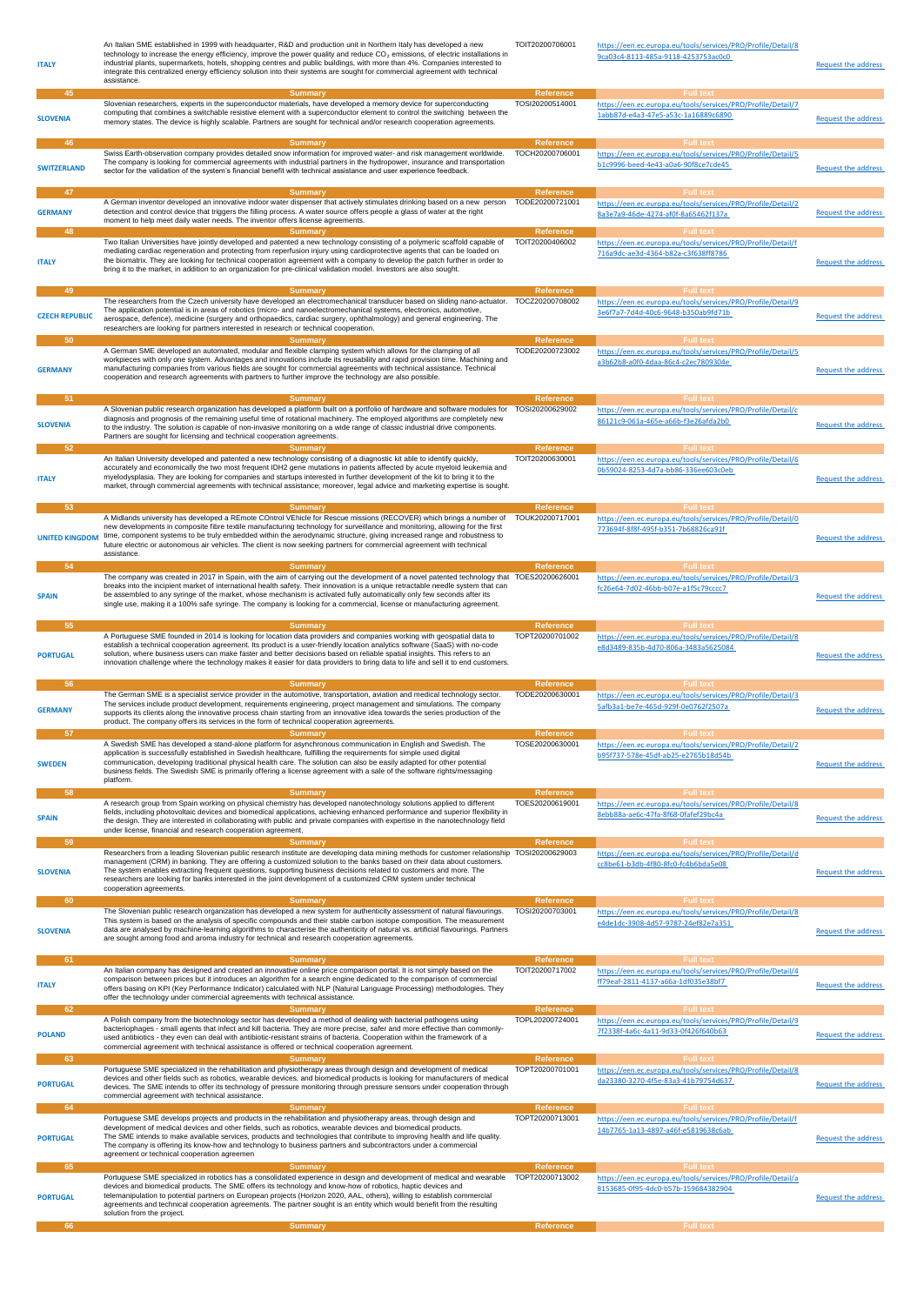| <b>FRANCE</b>              | A French company has developed a natural antimicrobial technology to avoid bacterial and viral contamination, based on a<br>clean technology and using ceramic microspheres. Its action against viruses/bacteria is lab-tested. The technology can easily<br>be integrated in conventional manufacturing processes without any modification. Technical cooperation with companies<br>willing to integrate the technology in their packaging or final products for cosmetics, pharmaceutics, industrial and food<br>industries.                                     | TOFR20200708001                                         | https://een.ec.europa.eu/tools/services/PRO/Profile/Detail/d<br>4bbb689-64e3-48d3-a41e-bdfaa6f34a6e                                         | <b>Request the address</b> |
|----------------------------|--------------------------------------------------------------------------------------------------------------------------------------------------------------------------------------------------------------------------------------------------------------------------------------------------------------------------------------------------------------------------------------------------------------------------------------------------------------------------------------------------------------------------------------------------------------------|---------------------------------------------------------|---------------------------------------------------------------------------------------------------------------------------------------------|----------------------------|
| 67<br><b>SINGAPORE</b>     | <b>Summary</b><br>A Singapore institute of higher learning has developed an Internet of Things (IoT) software architecture with a decentralised<br>framework that allows the autonomous exchange of data between IoT devices without any centralised server. Designed to<br>help modern farmers monitor the entire farm, it is equipped with detailed data tracking and analytics, and is customisable for<br>other applications. The institute seeks licensing or commercial partnerships with technical assistance with MNEs/SMEs.                               | Reference<br>TOSG20200717001                            | <b>Full text</b><br>https://een.ec.europa.eu/tools/services/PRO/Profile/Detail/f<br>00067e9-dbe2-4fef-b469-c8c8ec5a68fa                     | <b>Request the address</b> |
| 68<br><b>ITALY</b>         | <b>Summary</b><br>An Italian company is interested in taking part in project proposals addressing environmental monitoring, risk prevention and<br>risk mitigation, sensors and wildfires, through decision support systems. The company already has experience in EU funded<br>projects and is open to research collaborations with other EU organisations working to submit under SU-RS02-2018-2019-<br>2020 call.                                                                                                                                               | <b>Reference</b><br>TOIT20200714001                     | <b>Full text</b><br>https://een.ec.europa.eu/tools/services/PRO/Profile/Detail/e<br>d98c320-2535-4dd5-9916-0624f3f2b7d0                     | Request the address        |
| 69<br><b>SPAIN</b>         | <b>Summary</b><br>A Spanish university research group has developed a technology to treat quartz and other raw materials that contain it, which TOES20200703001<br>reduce considerably the respirable crystalline silica (RCS) toxicity and maintains the industrial properties of the original<br>quartz. They look for companies interested in industrial applications through licence agreement, research and/or technical<br>cooperation agreement.                                                                                                            | <b>Reference</b>                                        | <b>Full text</b><br>https://een.ec.europa.eu/tools/services/PRO/Profile/Detail/7<br>116554b-24e0-492a-b15d-95a006ddc343                     | <b>Request the address</b> |
| 70<br><b>TURKEY</b><br>-71 | Summary<br>A Turkish textile company located in Izmir develops medical mattresses, cushions, sheets, orthopedic support products and<br>heel protectors. The products are compatible with electonic component integration such as sensor, conductive embroidery or<br>conductive printing. The company seeks partners to collaborate under research cooperation agreement in funding proposals<br>as consortium partner. The role under this agreement is both further developing and implementation of the technologies.                                          | Reference<br>TOTR20200622001<br><b>Reference</b>        | <b>Full text</b><br>https://een.ec.europa.eu/tools/services/PRO/Profile/Detail/7<br>4f471ef-986f-4ddb-8b50-6b15b290eb5a<br><b>Full text</b> | <b>Request the address</b> |
| <b>GERMANY</b>             | <b>Summary</b><br>German SME offers security solutions for embedded systems preventing industrial espionage, tampering and product piracy.<br>The customizable product is a compiler extension and safeguards intellectual property, trade secrets and sensitive algorithms.<br>The novel combination of platform security and code protection achieves strong security properties for sensors, control units<br>and IoT devices. Partners are sought for commercial agreements with technical assistance, licensing or technical<br>cooperation.                  | TODE20200708001                                         | https://een.ec.europa.eu/tools/services/PRO/Profile/Detail/2<br>322ae61-cb9d-4259-85b7-419ca310efed                                         | <b>Request the address</b> |
| 72<br><b>GERMANY</b>       | <b>Summary</b><br>A German university offers a new stratification technology to determine the sperm quality and assess the fertilization potential TODE20200721002<br>of humans and animals. Four different quality categories are provided by the new method. This information is relevant to<br>diagnose male infertility and supports decisions on treatment opportunities. The university offers license agreements.<br><b>Summary</b>                                                                                                                         | <b>Reference</b>                                        | https://een.ec.europa.eu/tools/services/PRO/Profile/Detail/6<br>18bd3ca-f093-4512-9228-90d09bd373b7<br><b>Full text</b>                     | <b>Request the address</b> |
| 73<br><b>GERMANY</b><br>74 | A German university offers a new method to diagnose recurrent tonsillitis. It supports decision-making with regard to patient<br>selection for tonsillectomy or tonsillotomy. The university offers license agreements to partners from the diagnostic industry.<br><b>Summary</b>                                                                                                                                                                                                                                                                                 | <b>Reference</b><br>TODE20200723003<br><b>Reference</b> | https://een.ec.europa.eu/tools/services/PRO/Profile/Detail/6<br>c2ba200-2d59-4071-910d-44fc5394a44e                                         | <b>Request the address</b> |
| <b>GERMANY</b>             | A German university developed a method to use short non-coding ribonucleic acids (miRNAs) to devise physical activity<br>programmes tailored to individual subjects to prevent them from getting a cardiovascular disease. For the first time individual<br>molecular predispositions can be used to optimize the training. The university offers license agreements to diagnostic<br>industry.                                                                                                                                                                    | TODE20200709001                                         | https://een.ec.europa.eu/tools/services/PRO/Profile/Detail/0<br>2ff9afa-5192-4ccf-8e55-ae02415f7594                                         | <b>Request the address</b> |
| 75<br><b>ITALY</b>         | <b>Summary</b><br>An Italian company with excellent R&D expertise on aerospace propulsion systems has developed complete, versatile and<br>innovative propulsion systems suitable for micro and nanosatellites allowing the orbit raising and drag compensation,<br>formation flying and decommissioning. Industries and companies dealing with micro and nanosatellite manufacturing are<br>sought for commercial agreements with technical assistance.                                                                                                           | Reference<br>TOIT20200702001                            | <b>Full text</b><br>https://een.ec.europa.eu/tools/services/PRO/Profile/Detail/0<br>d073316-b798-4c4a-98da-f06e651962c7                     | <b>Request the address</b> |
| 76<br><b>SINGAPORE</b>     | <b>Summary</b><br>A Singapore research institute has developed a customisable LED light system plus software for indoor farming use. With<br>urban farming on the rise, the technology allows the remote control of lighting and data analytics to improve productivity,<br>reduce energy costs and optimise crop yield. The technology provider is keen to collaborate with SMEs with the relevant<br>expertise/technologies via licensing agreements to commercialise this technology.                                                                           | Reference<br>TOSG20200624001                            | <b>Full text</b><br>https://een.ec.europa.eu/tools/services/PRO/Profile/Detail/e<br>759e901-e07f-44d4-a54f-e715a7463b89                     | <b>Request the address</b> |
| 77<br><b>SINGAPORE</b>     | <b>Summary</b><br>A Singapore institute of higher learning offers a novel hose system for air-conditioning that has a complete industry-<br>applicable setup for aircraft cabin repair and maintenance. The technology improves the hose efficiency in terms of pressure<br>loss and reduces the rise in temperature from inlet to outlet. It offers an efficient field-applicable setup that can be used in the<br>aircraft Maintenance, Repair and Overhaul (MRO) industry. The institute seeks to license this technology to MNEs/SMEs.                         | <b>Reference</b><br>TOSG20200621001                     | <b>Full text</b><br>https://een.ec.europa.eu/tools/services/PRO/Profile/Detail/7<br>99529b4-74db-46c1-8132-eb34c6c8e348                     | <b>Request the address</b> |
| 78<br><b>SPAIN</b>         | <b>Summary</b><br>A Spanish SME, active in industrial engineering and IT, has developed a cyberphysical system (hardware and software) for<br>water efficiency and consumption in different customers and sectors. The main purpose of this modular technology is to carry<br>water from the water heater to the tap where it will be used, without wasting a single drop in the process. They seek financial<br>agreements, commercial agreements with technical assistance and technology partners/prescribers for technical cooperation.                        | Reference<br>TOES20200604001                            | <b>Full text</b><br>https://een.ec.europa.eu/tools/services/PRO/Profile/Detail/f<br>aed81aa-97ce-4570-a47b-32ee786578ab                     | Request the address        |
| 79                         | <b>Summary</b><br>A Spanish SME active in the field of telecommunications has developed an innovative WiFi technology that guarantees                                                                                                                                                                                                                                                                                                                                                                                                                              | <b>Reference</b><br>TOES20200609002                     | <b>Full text</b><br>https://een.ec.europa.eu/tools/services/PRO/Profile/Detail/6                                                            |                            |
| <b>SPAIN</b><br>80         | security on beaches. This solution can help coastal municipalities to control crowds on beaches while achieving a better<br>experience for visitors providing WiFi connectivity for them in these spaces. It can also be deployed in other areas like<br>fairgrounds, recreational spaces and city centers. The SME seeks public administrations for commercial agreements with<br>technical assistance.<br><b>Summary</b>                                                                                                                                         | <b>Reference</b>                                        | c76ae39-325b-4769-acb7-b4abe97a79f6<br><b>Full text</b>                                                                                     | <b>Request the address</b> |
| <b>SPAIN</b><br>81         | A Spanish SME, active in the field of Telecommunications, has developed an embedded software that provides the Access<br>Points (APs) with cognitive capabilities, allowing them to sense their environment, to exchange information with neighbouring<br>APs and to cooperate between them to ensure an efficient use of wireless resources. The SME is interested in commercial<br>agreements with technical assistance.<br><b>Summary</b>                                                                                                                       | TOES20200704001<br>Reference                            | https://een.ec.europa.eu/tools/services/PRO/Profile/Detail/e<br>1db2ee0-4214-4a9e-a98b-e89f9eff7ca5<br><b>Full text</b>                     | <b>Request the address</b> |
| <b>SPAIN</b>               | A Spanish SME active in the area of software has developed a blockchain platform based on product identity and IoT<br>elements. This technology takes intelligent decisions to optimise operational process, save money in operations costs and                                                                                                                                                                                                                                                                                                                    | TOES20200709002                                         |                                                                                                                                             |                            |
|                            | enable to anticipate the difficulties in order not to lose sales. They're interested in reaching technical cooperation and<br>commercial agreements with technical assistance.                                                                                                                                                                                                                                                                                                                                                                                     |                                                         | https://een.ec.europa.eu/tools/services/PRO/Profile/Detail/c<br>30b1623-6b38-42e9-b55d-d98056d1e35a                                         | <b>Request the address</b> |
| 82                         | <b>Summary</b><br>A UK based SME, has commercialised a single use, disposable face shield visor and cape to improve biological barrier<br>protection for healthcare staff from COVID---19. They seek licensing and manufacturing agreements with organisations that<br>UNITED KINGDOM have knowledge of similar products. This product has been designed following engagement with front---line healthcare staff.<br>It is lightweight, easy to put on and off and comfortable to wear. Prototypes are available for demonstration.                                | Reference<br>TOUK20200703001                            | <b>Full text</b><br>https://een.ec.europa.eu/tools/services/PRO/Profile/Detail/9<br>3fc36f3-8eb4-49e0-9507-c6b30d771fd9                     | Request the address        |
| 83<br><b>FRANCE</b>        | <b>Summary</b><br>A French engineering company specialized in acoustic, pulsation and vibration studies, carries out numerical studies for<br>industrial fields (Petrochemical, Oil & Gas, etc.) allowing to improve the design of equipment (compressors, pumps, etc.) and<br>associated piping systems to guarantee their mechanical and vibration integrity or to limit the noise emitted; also perform<br>troubleshooting on-site to solve specific vibration and acoustic issues. Technical cooperation is sought with industrial firms.                      | Reference<br>TOFR20200710001                            | <b>Full text</b><br>https://een.ec.europa.eu/tools/services/PRO/Profile/Detail/8<br>4c42072-54ba-4620-b1bd-0ccb0f40d851                     | <b>Request the address</b> |
| 84<br><b>BELGIUM</b>       | <b>Summary</b><br>A Belgian SME offers a payment card dedicated to local authorities so they can support people to recover from the Covid-19 TOBE20200527001<br>sanitary and economic crisis. It allows local authorities to distribute emergency food aid, distribute helicopter money and<br>sustain economic recovery with public support. Thanks to a special partnership with Visa, the card is deployed quickly (2-4<br>weeks) and allows to restrict how the money is used. They are looking for commercial agreements with technical assistance            | Reference                                               | <b>Full text</b><br>https://een.ec.europa.eu/tools/services/PRO/Profile/Detail/5<br>ba60e43-116d-42bb-82a7-87e119e2ff8c                     | <b>Request the address</b> |
| 85<br><b>BELGIUM</b>       | <b>Summary</b><br>A Brussels-based European not-for-profit organisation with a large network of members specialized in medical services and<br>first aid, social care, international aid and disaster relief is looking to join a consortium for the H2020 Security call topics, and<br>in particular Technologies for 1st Responders SU-DRS02-2018-2019-2020. The organisation has proven expertise in projects<br>related to emergency medical services, elderly care, and cybersecurity for hospitals; members could also be involved.                          | <b>Reference</b><br>TOBE20200626001                     | <b>Full text</b><br>https://een.ec.europa.eu/tools/services/PRO/Profile/Detail/8<br>d599bde-c823-4666-b0a1-f118bf3e6727                     | <b>Request the address</b> |
| 86<br><b>BELGIUM</b>       | <b>Summary</b><br>A research college at a prestigious university in Belgium is looking to join a consortium in the call SU-DR01-2020. The college TOBE20200715001<br>works on secure societies issues focusing on research and education regarding the role of social media in society. They are<br>looking to join a consortium using social media data as a service to improve digital security while respecting data privacy and<br>regulations. They are looking for a research and development agreement.                                                     | Reference                                               | <b>Full text</b><br>https://een.ec.europa.eu/tools/services/PRO/Profile/Detail/a<br>3127d7a-f187-4e67-b7e5-807e350366d6                     | <b>Request the address</b> |
| 87<br><b>CYPRUS</b>        | <b>Summary</b><br>A Cypriot SME, active in the field of software solutions for ship management companies, offers its innovative cloud software TOCY20200710001<br>as a service solution for maritime and inland waters ship management companies. The software, already on the market,<br>helps shipowners, ship managers and crewing agents make crew and fleet management simple, efficient and cost<br>predictable. The SME is seeking investors for project development, license and commercial agreements with technical<br>assistance for commercialisation. | <b>Reference</b>                                        | <b>Full text</b><br>https://een.ec.europa.eu/tools/services/PRO/Profile/Detail/6<br>85af50e-8086-4c28-955a-27495e2b0db2                     | <b>Request the address</b> |